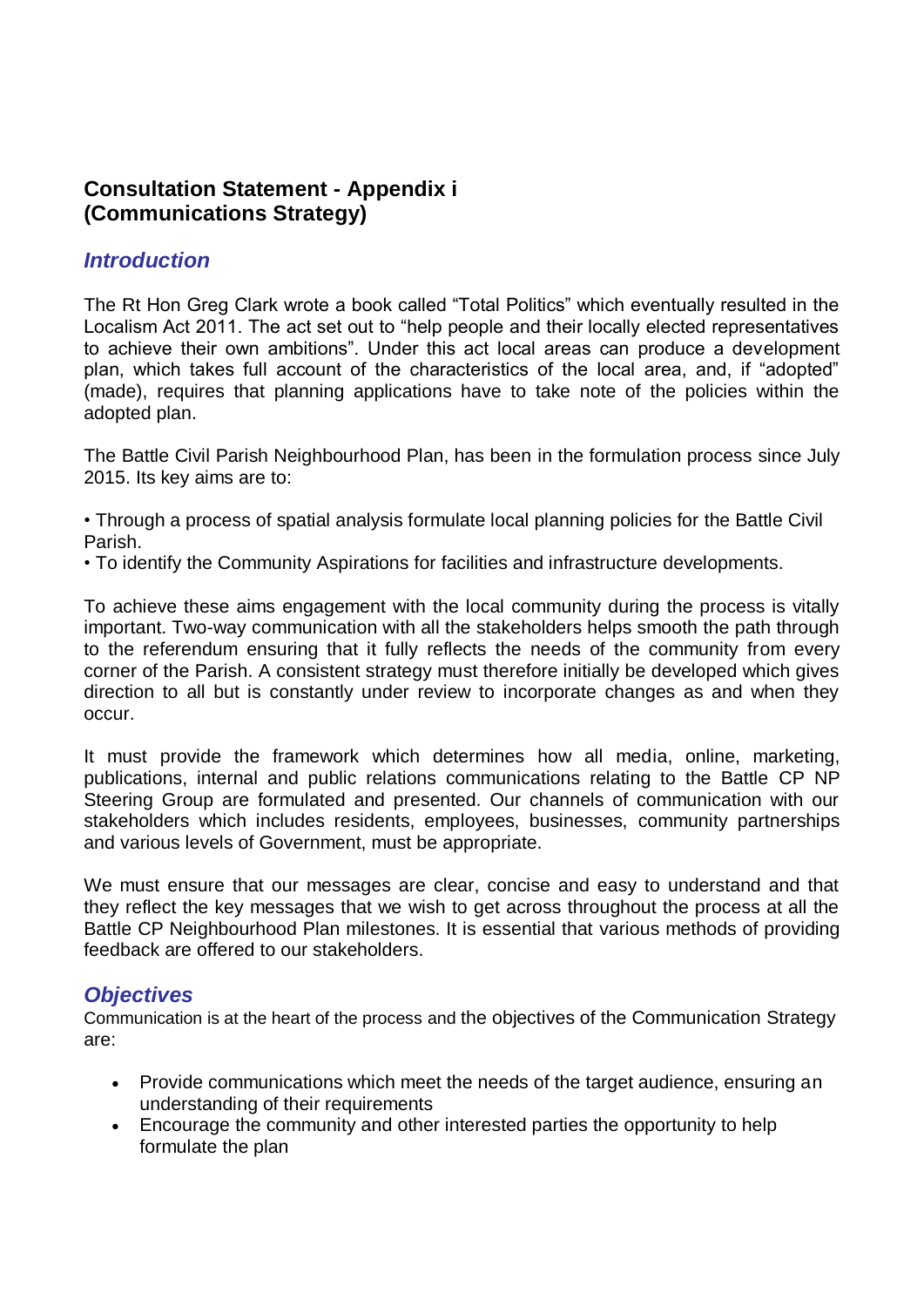- Ensure that all stakeholders are aware of how the process works and who is taking the plan forward on their behalf
- Provide appropriate consultation and communications to all stakeholders on the progress of the Neighbourhood Plan at each and every stage

#### *Principles*

Our key principles are information:

- that is relevant and appropriate
- that is targeted at the right people
- that is via the right channel of communication
- that follows the key milestones and stages as set out in the plan

These principles have the following primary elements;

- Communications must meet the requirements of the message to be conveyed
- Information must be available to view
- Methodology of delivery should meet the highest possible standards
- Delivery of information should be appropriate and in plain English
- People with disabilities and where English is not their first language should be considered in the delivery options on request
- Transparency must be a key element

## *Delivery Options*

The following options will be considered as appropriate for communicating with the various stakeholders:

| Method                                | Delivered to<br>date $(y/n)$ |
|---------------------------------------|------------------------------|
| Website (NP)                          |                              |
| Website (BTC)                         |                              |
| <b>Local Newspaper</b>                |                              |
| Press releases (BTC)                  |                              |
| Minutes of meetings                   |                              |
| Parish Magazines                      | n                            |
| <b>Consultations / Exhibitions</b>    |                              |
| <b>Sports Centres</b>                 | n                            |
| <b>BTC Newsletters</b>                |                              |
| <b>Direct Mail</b>                    |                              |
| Emailing in response to queries       |                              |
| <b>Consultation Drop-ins</b>          |                              |
| Leaflets, Flyers, Posters and Banners |                              |
| Social Media                          |                              |
| <b>Local Information Boards</b>       |                              |
| Parish Assembly events                |                              |
| Surveys (including schools)           |                              |
| Developer / landowner meetings        |                              |
| Call For Sites (landowners,           | у                            |
| developers, retailers and employers)  |                              |